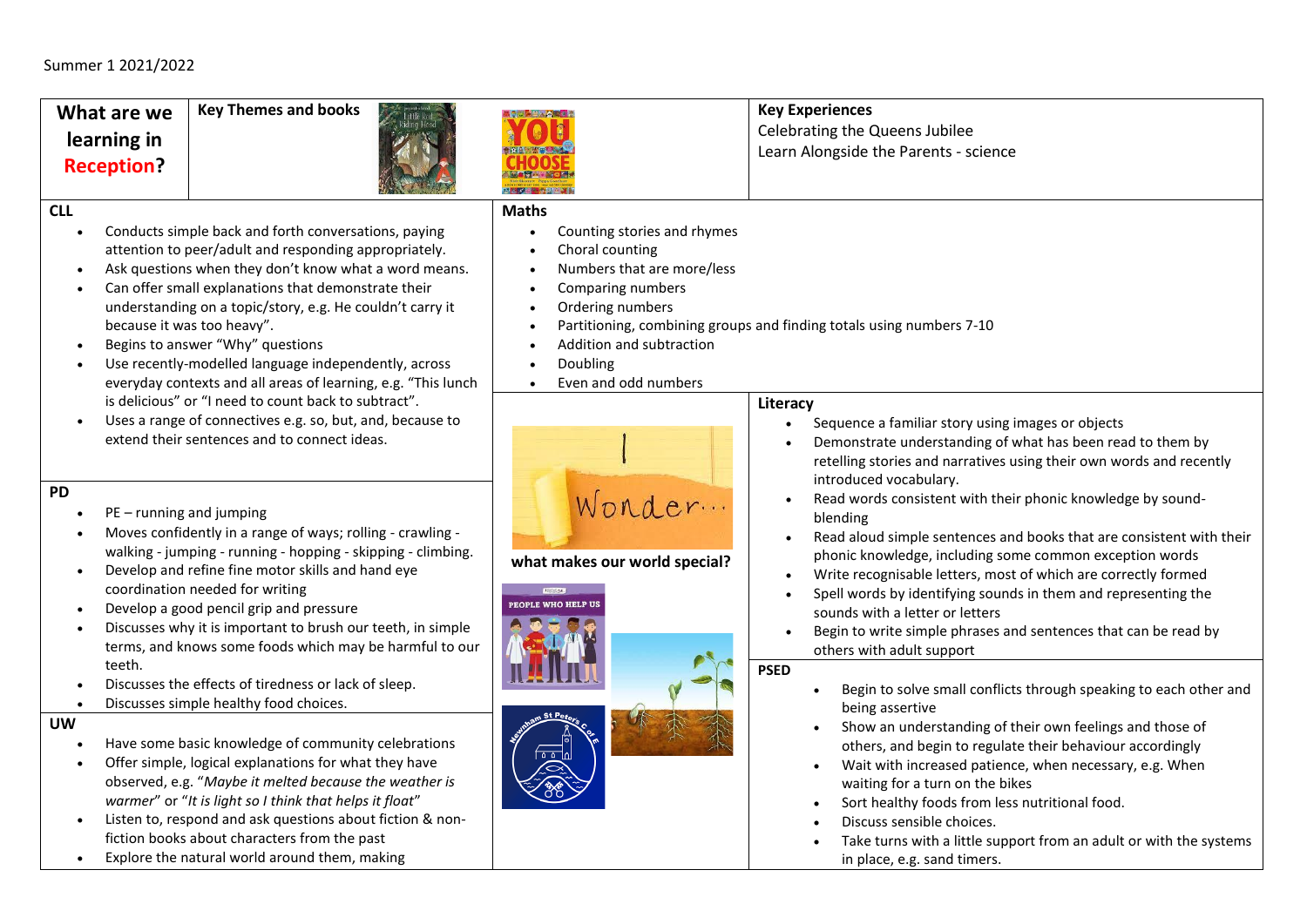| Summer 1 2021/2022                                                                                                                                                                                                                                                                                                                                                                                                                                                                                                                                                                                                                                                                                                                                                                                                                                                                                               |                                              |                                                                                                                                                                                                                                                                                                                                                                                                                              |  |  |  |
|------------------------------------------------------------------------------------------------------------------------------------------------------------------------------------------------------------------------------------------------------------------------------------------------------------------------------------------------------------------------------------------------------------------------------------------------------------------------------------------------------------------------------------------------------------------------------------------------------------------------------------------------------------------------------------------------------------------------------------------------------------------------------------------------------------------------------------------------------------------------------------------------------------------|----------------------------------------------|------------------------------------------------------------------------------------------------------------------------------------------------------------------------------------------------------------------------------------------------------------------------------------------------------------------------------------------------------------------------------------------------------------------------------|--|--|--|
| observations and drawing pictures of animals and plants<br>Discuss the roles of people in the community around them<br>$\bullet$<br>and their own experiences with these people, e.g. priest,<br>nurses/doctors                                                                                                                                                                                                                                                                                                                                                                                                                                                                                                                                                                                                                                                                                                  | <b>EAD</b><br>included.<br>syllable clapping | Produce more detailed representations (drawings, paintings, models) and discuss the features they have<br>Discuss changes or patterns they hear when listening to music<br>Create their own beats with musical instruments/body percussion and become confident in games such as<br>Begin to understand the difference between pulse and rhythm                                                                              |  |  |  |
| How you can help at home                                                                                                                                                                                                                                                                                                                                                                                                                                                                                                                                                                                                                                                                                                                                                                                                                                                                                         |                                              |                                                                                                                                                                                                                                                                                                                                                                                                                              |  |  |  |
| We greatly encourage and appreciate your involvement in your child's learning and you are always welcome to ask questions or seek advice on how you can support<br>your child's learning at home. Here are a few ideas.                                                                                                                                                                                                                                                                                                                                                                                                                                                                                                                                                                                                                                                                                          |                                              |                                                                                                                                                                                                                                                                                                                                                                                                                              |  |  |  |
| <b>Personal Social &amp; Emotional Development</b>                                                                                                                                                                                                                                                                                                                                                                                                                                                                                                                                                                                                                                                                                                                                                                                                                                                               |                                              | <b>Communication and language</b>                                                                                                                                                                                                                                                                                                                                                                                            |  |  |  |
| Give your child lots of opportunities to make decisions, give opinions and discuss<br>their feelings e.g. what fruit shall we buy? How does that story make you feel?<br>What did you like best?<br>Encourage their attempts at independence and don't worry when they don't<br>always get things right e.g. dressing themselves, doing up fastenings, tidying up.<br>Show them how to resolve conflicts peacefully. For example, if they are upset<br>$\bullet$<br>because they don't want to do something, offer them some simple choices with<br>the same outcome e.g. would you like this or that story before you go to bed?<br>Value and praise their efforts, especially when trying something new.<br>$\bullet$<br>Take them to parks and places where they can spend time with other children.<br>Play simple turn taking games.<br>Talk to them about healthy food choices and why they are important. |                                              | Make time for conversations with your child daily.<br>$\bullet$<br>Share and talk about stories and information in books.<br>Play with them, commenting on what you are doing.<br>Echo back what they say with new words added.<br>$\bullet$<br>Be aware of too much background noise e.g. tv, radio etc.<br>Sing nursery rhymes.<br>Please speak to us if you have any concerns about your child's language<br>development. |  |  |  |
| <b>Physical Development</b>                                                                                                                                                                                                                                                                                                                                                                                                                                                                                                                                                                                                                                                                                                                                                                                                                                                                                      |                                              |                                                                                                                                                                                                                                                                                                                                                                                                                              |  |  |  |
|                                                                                                                                                                                                                                                                                                                                                                                                                                                                                                                                                                                                                                                                                                                                                                                                                                                                                                                  |                                              |                                                                                                                                                                                                                                                                                                                                                                                                                              |  |  |  |

● Provide opportunities, such as visits to the park, to encourage your child to be physically active. Encourage and show them how to move in different ways, e.g.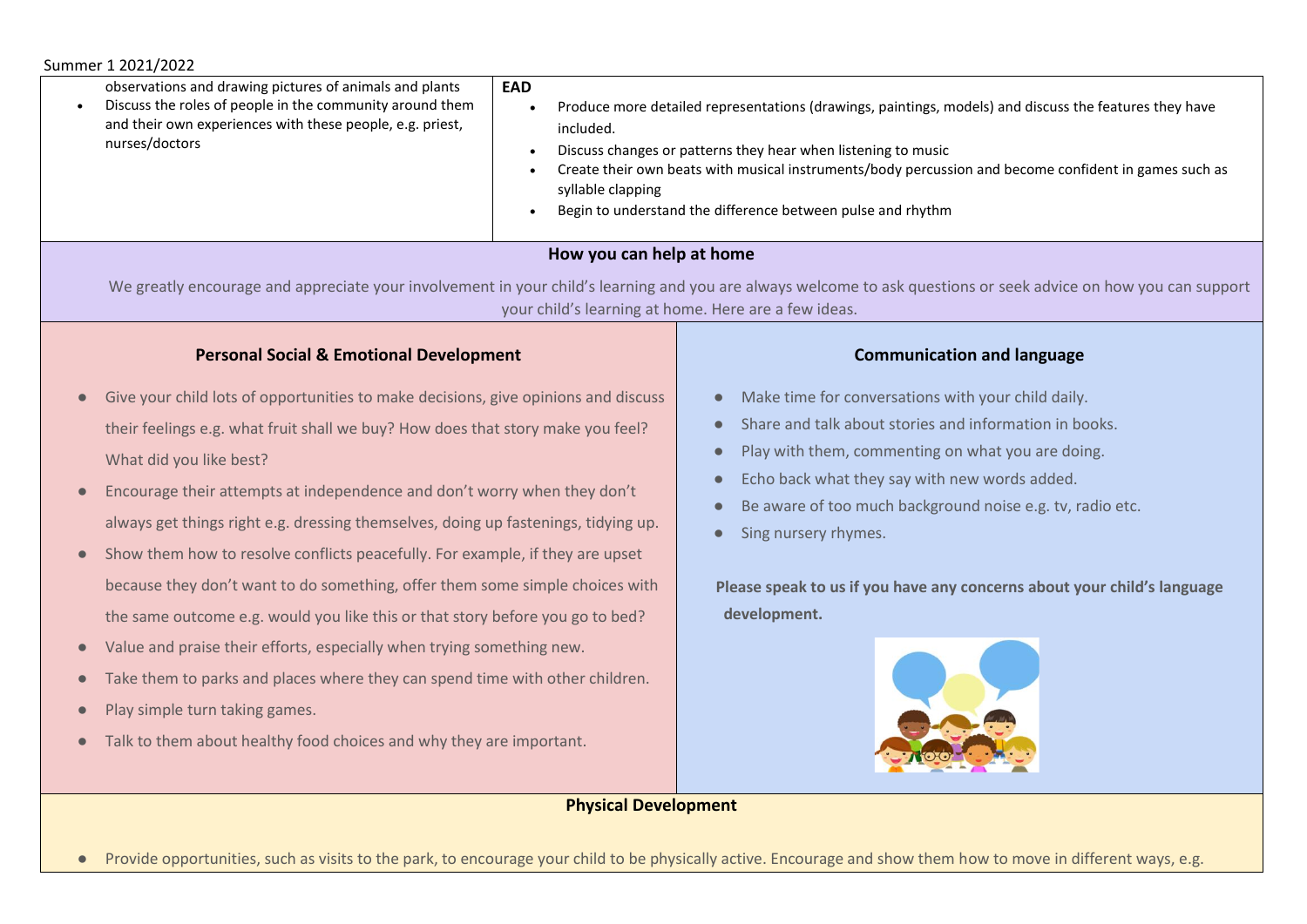#### Summer 1 2021/2022

hopping, jumping, skipping.

- Sing action songs and rhymes and encourage them to dance along to music.
- Encourage mark making in lots of different ways e.g. using paints, pens, chalks on a pavement, sticks in mud etc.
- Play puzzle and threading activities to help develop hand-eye coordination.
- Show your child how to hold a pencil correctly between thumb and forefinger.
- Help your child to form letters correctly using the resources sent from school.
- Help them to practise learning to write their name, with a capital letter at the beginning and lowercase letters after.



# **Mathematics**

- Count everything with your child, from ducks on the pond to stairs up to bed.
- Sing counting songs and rhymes to help teach your child about numbers and order, as well as rhythm and rhyme e.g., 'Five Little Monkeys', 'Ten in the Bed'.
- Play counting-based games such as dominoes, ludo, snakes and ladders or number snap.
- Play 'spot the number'–focus on the numerals 0 to 9, and challenge your child to find them everywhere–on front doors, clocks, car registrations, birthday cards and more.
- Involve your child in everyday activities such as shopping and cooking to help them understand mathematical concepts such as weight, capacity, sharing and measuring.

## **Understanding the World**

- Draw your child's attention to the world around them. Talk to them and encourage them to talk to you about things that they see, smell, hear and feel and the changes they notice throughout the year.
- Encourage their natural curiosity and support their ability to ask and answer questions by exploring changing materials such as freezing water or helping with

#### **Literacy**

- Share stories and books daily with your child. Talk to them about what they have heard, drawing attention to the pictures and print.
- Visit the library to encourage and develop your child's interest and excitement in books and stories.
- Talk to them about the world around them and enjoy rhymes, poems and songs together.
- Support your child's developing reading and writing skills by engaging with the resources and activities sent home from school. These will include story books to listen to and talk about, letters to practise sounding and, when ready, simple regular and irregular words to practise reading. When appropriate, simple books for your child to read will also be sent home for them to share.

## **Expressive Arts and Design**

- Encourage them to draw, make pictures and models of what they are interested in, see or experience.
- Encourage them to build and create props for play using everyday junk materials e.g., turning an empty cardboard box into a castle for a toy.
- Keep a 'busy box' with things like string, tape, wrapping paper scraps, lolly sticks, stickers and straws that your child can use to make whatever they want. Ask them to talk about their creations.